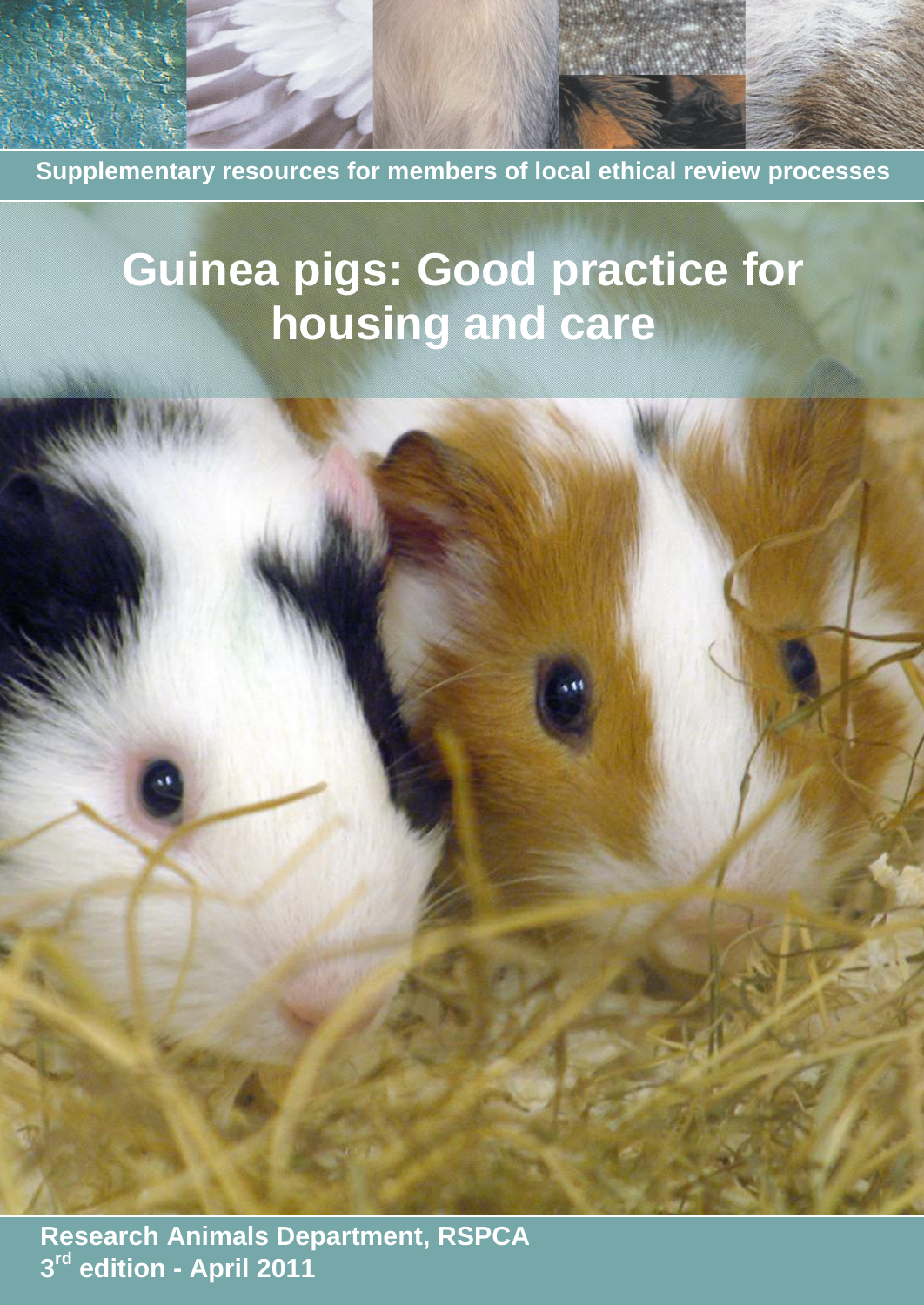

# **Before using these guidance notes, please read the introductory sheet that accompanies this series:**  *Supplementary resources for lay members: an introduction*

# **Natural history**

Wild guinea pigs or cavies, *Cavia sp*. are herbivorous rodents found throughout South America in a range of habitats including grasslands, swamps, rocky areas and forest fringes. They are highly social animals living in small family 'harem' groups of one male and one or a few females with their unweaned offspring. They actively seek physical contact with each other and frequently call to one another. Aggression is uncommon, although males will fight for access to females in oestrus.

The territory of guinea pigs in the wild can cover 1,500 square metres and they mark these - and one another - with urine and scents from sebaceous glands. They are a prey species, so are easily alarmed and when distressed can freeze for anything up to 30 minutes or, if startled, may leap and run wildly around.

The typical habitat contains an area of dense, high vegetation for cover which they tunnel through and hide in, and a more open foraging area. They do not burrow, although they often use burrows created by other animals.

### **What guinea pigs need**

The following list of requirements has been defined by researching the literature on guinea pig behaviour and welfare. More information on guinea pig welfare, housing and care can be found in the references listed at the end of this document.

#### **Social housing**

The guinea pig is a social animal and should never be housed singly without compelling veterinary or scientific justification. Animals can be kept in mixed sex pairs, harem groups or single sex groups depending on whether breeding is required. Female groups can be quite large, but males are best kept in pairs after they reach 3 to 4 months of age, when they become more aggressive to

each other. They will become highly aggressive if they can smell a female in oestrus, so groups of males should be housed so that they cannot smell females.

Groups should be kept as stable as possible and provided with a sufficient number of refuges or hiding places to enable individuals to get away from each other and to reduce the risk of aggressive encounters.

If there is genuine scientific justification for single housing, the animals should always be able to see, hear and smell other animals of the same sex.



Page 1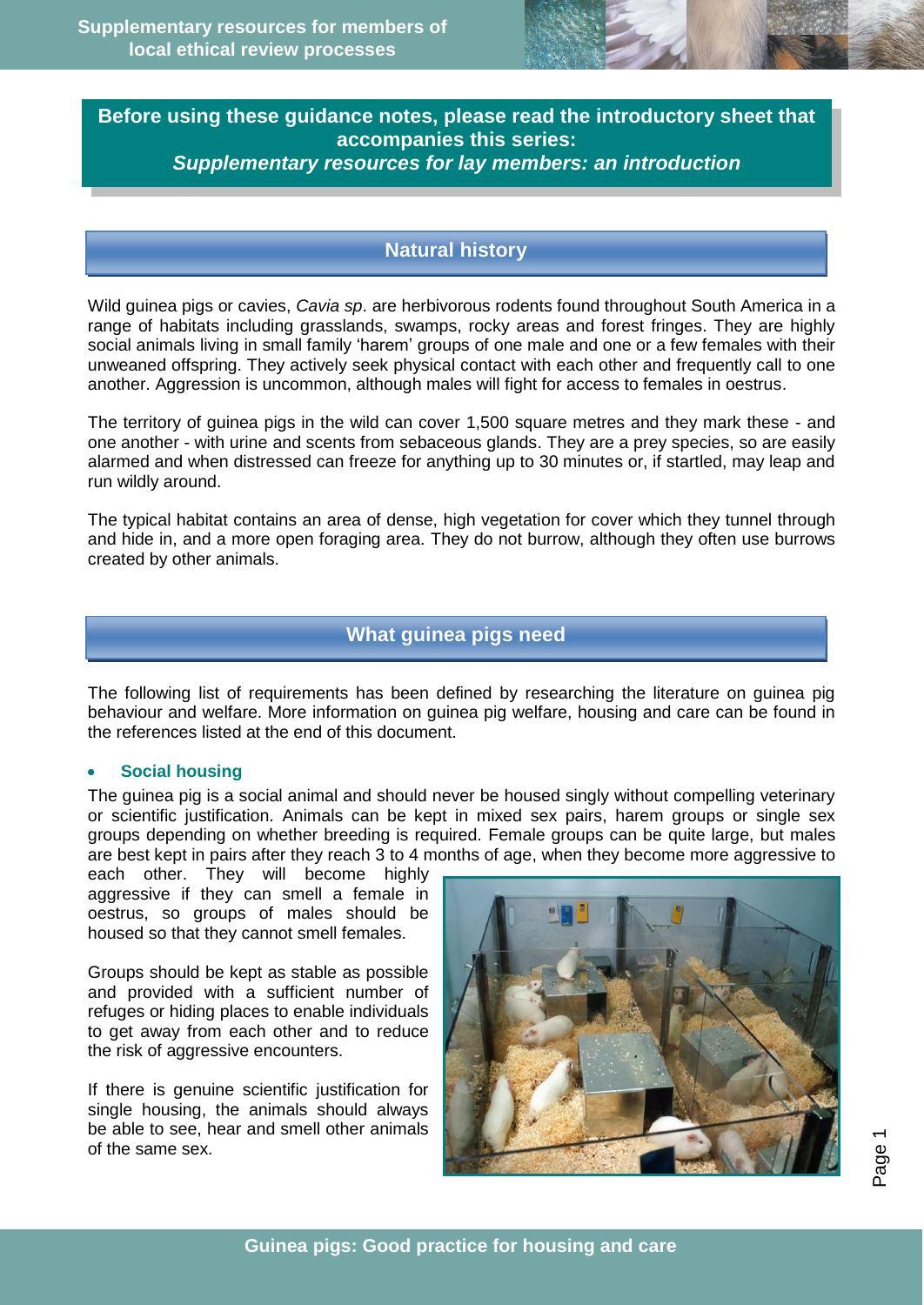#### **Plenty of space**

There should be enough space to provide enrichment and to permit a range of behaviours, including exercise, foraging, and appropriate social behaviour. Space allowances set out in regulatory guidelines, such as the UK Home Office Codes of Practice, are the *minimum* standards required by law - these can and should be improved upon. Ideally, guinea pigs should be housed in large floor pens, with plenty of enrichment. Juvenile animals are especially playful and need lots of space. A height of around 30cm should be sufficient to allow young animals to perform their 'frisky hop' play behaviour [see 1].

If cages are really unavoidable the largest possible size should be purchased and each guinea pig allowed plenty of space within it. Shared exercise areas can also be provided for cage-housed animals and can easily be constructed from a spare pen or a rigid, plastic children's paddling pool. Cages with entirely solid, opaque sides should be avoided as the animals cannot see out and are more likely to be startled when staff approach.

#### **Solid floor with appropriate litter material**

Guinea pigs should always be housed on solid floors with a good depth of litter. Grid floors should not be used as they do not allow litter to be provided and can also lead to the development of pressure sores and pododermatitis (a foot infection known as bumblefoot). The best litter is dry, dust-free, absorbent wood shavings supplemented with hay to allow animals to tunnel and hide wood wool is also good for hiding in and guinea pigs will rush into it when startled if enough is provided. If there is a genuine scientific justification for housing on grid floors, a solid resting area should be provided - this could be a refuge with a solid floor.

#### **Something to gnaw**

Guinea pig incisor teeth grow continually so they should be provided with something to gnaw, such as wooden chew blocks or sticks, to wear the teeth down.

#### **Dietary enrichment and the ability to forage**

Standard laboratory diets are bland and boring, so dietary enrichment such as meadow hay, forage mix, fruit and vegetables should be provided. Sliced cucumber is a particular favourite and

cabbage and kale are good sources of vitamin C. Forage mix can be scattered within the substrate to encourage foraging, as can chew sticks and hard food pellets, which will encourage gnawing and help to occupy the animals.

#### **Protected refuge areas**

Guinea pigs are particularly susceptible to stress when startled and it is good practice to minimise disturbance, for example by maintaining a quiet environment and ensuring that there are plenty of refuges to run



to. Guinea pigs feel vulnerable in unprotected open spaces and like to stay in contact with solid surfaces (thigmotaxis). In the laboratory, PVC tubing, rectangular cardboard boxes or commercially available 'houses' are used to provide a refuge for resting alongside, hiding, sleeping and giving birth. Refuges can also help to relieve stress and anxiety and reduce any aggression when groups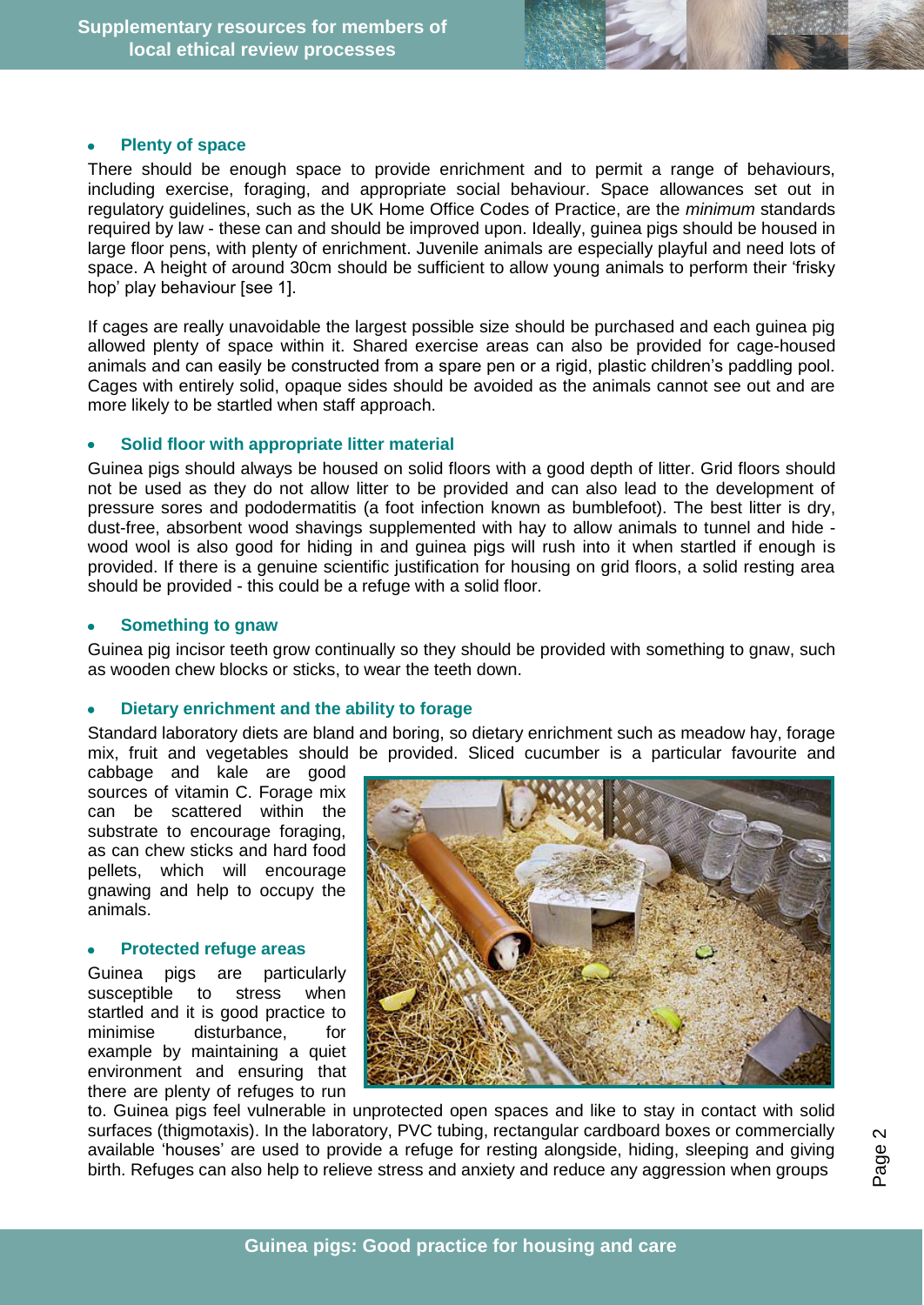are first formed. However, when using tubing, make sure sections are not too long - if more than two animals can enter, then the one in the middle may become asphyxiated.

#### **Cleaning protocols that do not cause too much disturbance**

Cage cleaning is stressful for some rodents, and may also be a stressor for guinea pigs. It is important to give them the benefit of the doubt and strike a balance between cleaning often enough to ensure good health, hygiene and habituation to human handling, yet not so often that the animals are caused excessive stress and disturbance.

#### **Gentle, firm and empathetic handling**

The guinea pig should quickly become accustomed to gentle but firm handling (although they may still squeal when handled). Many of their natural predators are birds, so they are easily alarmed when approached from above. They should always be approached from the front, and at a low level, to avoid frightening them. They should be handled with one hand supporting the hindquarters and the other grasping around the shoulders (for young animals) or chest (for adults).

## **Potential husbandry related welfare problems and how to resolve them**

**Overgrown teeth or claws** can develop if guinea pigs are not provided with gnawing items, or if flooring is inadequate to wear the claws down. A veterinarian can trim teeth and claws but prevention is most important, so husbandry should be reviewed if either problem occurs.

**Stress and panic** can occur if guinea pigs are repeatedly exposed to frightening stimuli from which they cannot hide. Providing sufficient refuges, entering the room and approaching the animals with due regard to their 'startle reflex', and giving extra food treats to help them associate humans with a positive experience, will all help to keep them calm.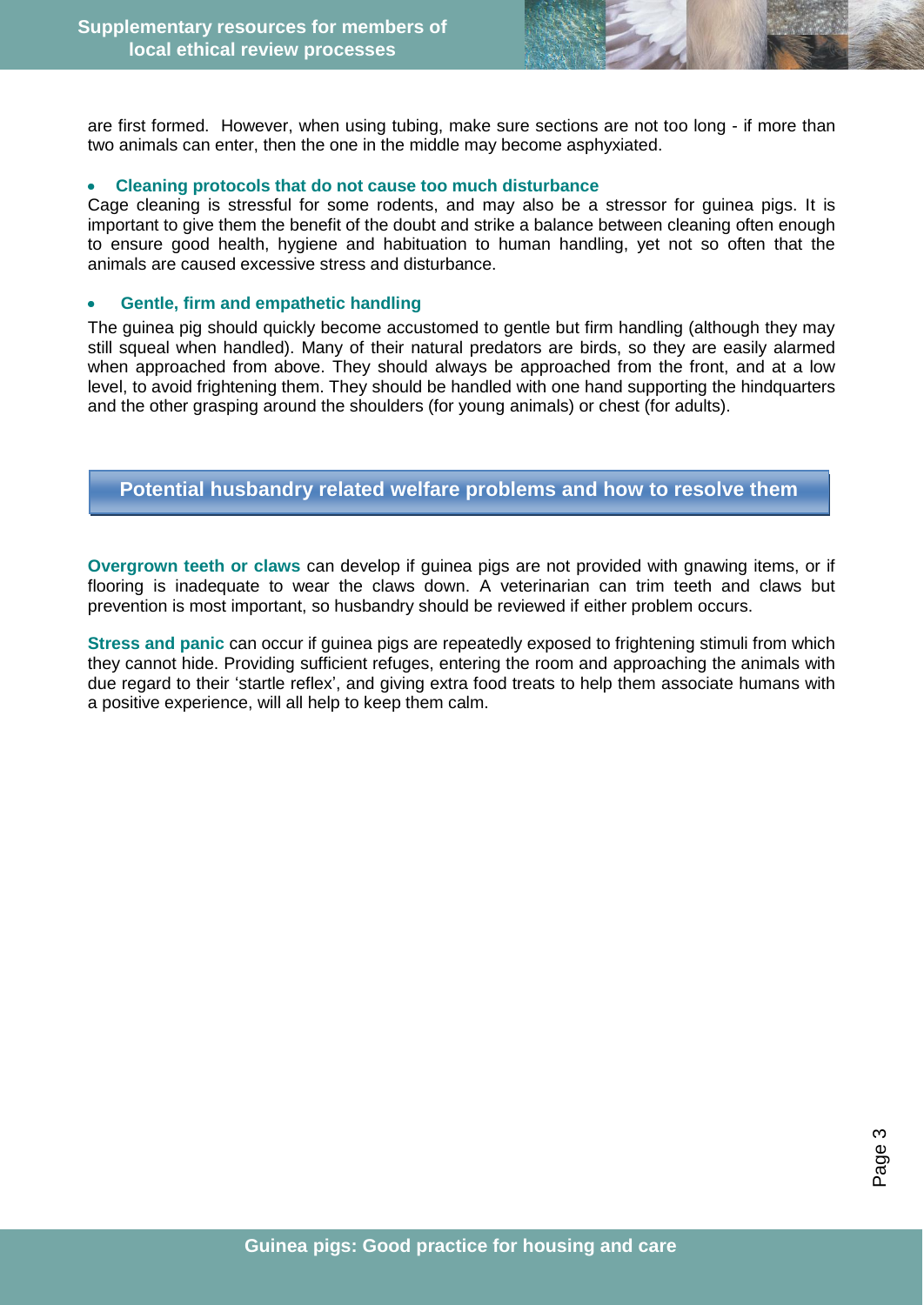**Supplementary resources for members of local ethical review processes**

# **Guinea pig housing and care: ERP aide-memoire**

| ❖ Social housing in stable groups or pairs appropriate to the age and sex of<br>animals                               |  |
|-----------------------------------------------------------------------------------------------------------------------|--|
| • Plenty of space (preferably in floor pens) to allow enrichment to be<br>included and a variety of normal behaviours |  |
| ❖ Solid floor with appropriate litter such as dust-free wood shavings and<br>hay                                      |  |
| ❖ Something to gnaw                                                                                                   |  |
| $\div$ Dietary enrichment and the ability to forage                                                                   |  |
| A quiet environment with plenty of refuges                                                                            |  |
| ❖ Gentle, firm and empathetic handling                                                                                |  |
| ❖ Sympathetic cleaning protocols (frequent enough to maintain hygiene,<br>but without overly disturbing the animals)  |  |
|                                                                                                                       |  |

**Notes:**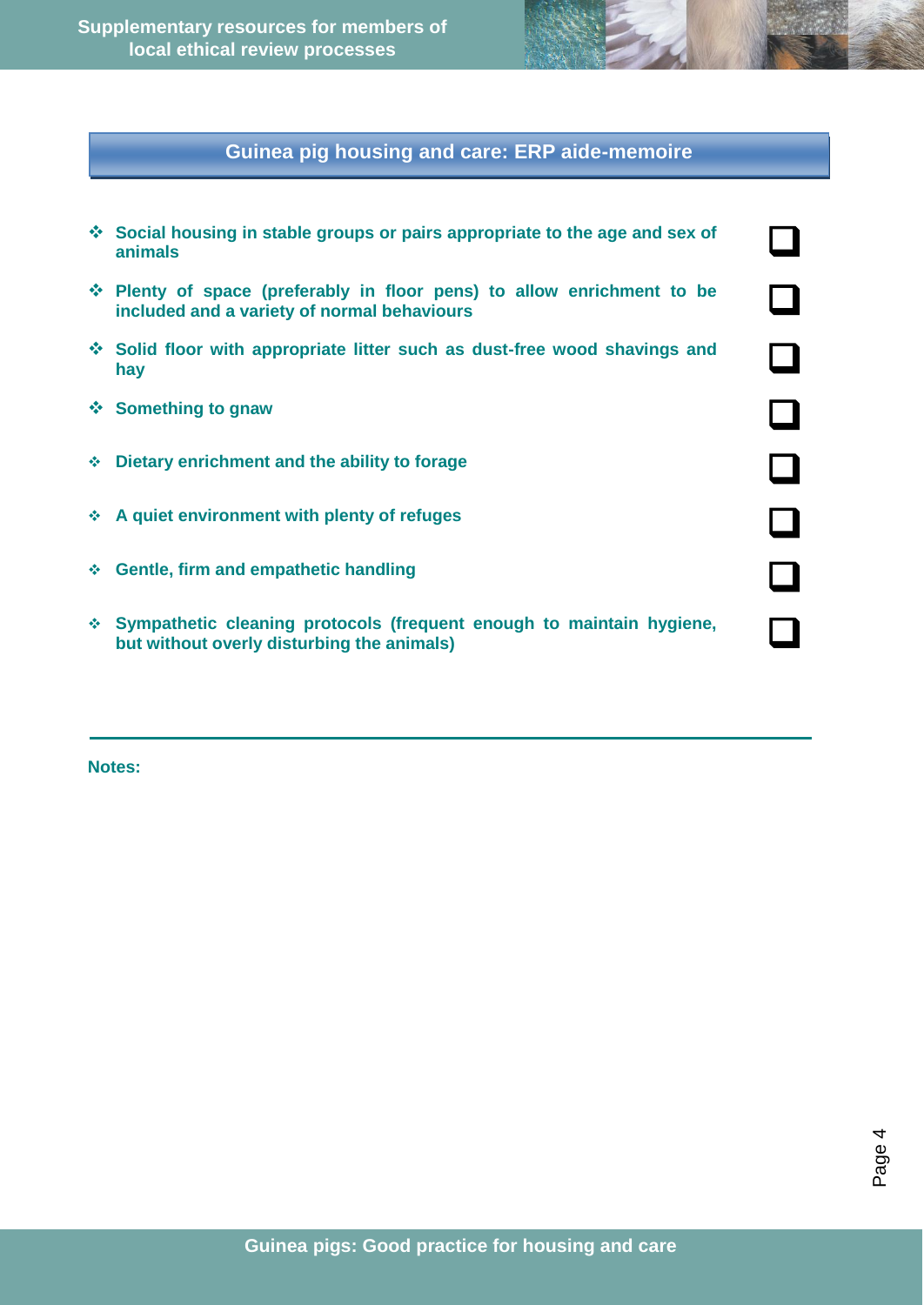# **Recommended references**

- 1. Kaiser S., Kruger C. & Sachser N. (2010) The guinea-pig. Chapter 27 in: *The UFAW*  Handbook on the Care and Management of Laboratory and Other Research Animals, 8<sup>th</sup> edn, pp 380-398. Wiley-Blackwell.
- 2. Sachser N, Künzer C & Kaiser S (2004) The welfare of laboratory guinea pigs. Ch. 9 in: *The Welfare of Laboratory Animals* (E Kaliste ed.), pp 181-209. Dordrecht, The Netherlands: Kluwer.
- 3. Animal Research Review Panel (2006) ARRP Guideline 21: *Guidelines for the Housing of Guinea Pigs in Scientific Institutions*. Orange NSW, Australia: Animal Welfare Branch NSW Department of Primary Industries,<http://tinyurl.com/65cttuy>
- 4. FELASA (2007) *Euroguide on the Accommodation and Care of Animals Used for Experimental and Other Scientific Purposes: Based on the Revised Appendix A of the European Convention ETS123.* London: FELASA. Available for purchase at [www.rsmpress.co.uk/bkfelasa.htm](http://www.rsmpress.co.uk/bkfelasa.htm)
- 5. Reinhardt V (2002) Comfortable quarters for guinea pigs in research institutions. In: *Comfortable Quarters for Laboratory Animals*, 9<sup>th</sup> edn (V & A Reinhardt eds), pp 38-42. Washington DC: Animal Welfare Institute, www.awionline.org NOTE: the 10<sup>th</sup> edition of *Comfortable Quarters* is under production at the time of writing.



How useful did you find this document? Feedback would be greatly appreciated - please contact [erp-laymembers@rspca.org.uk](mailto:erp-laymembers@rspca.org.uk)

**Image credits**: Photodisc; Newcastle University; Novo Nordisk